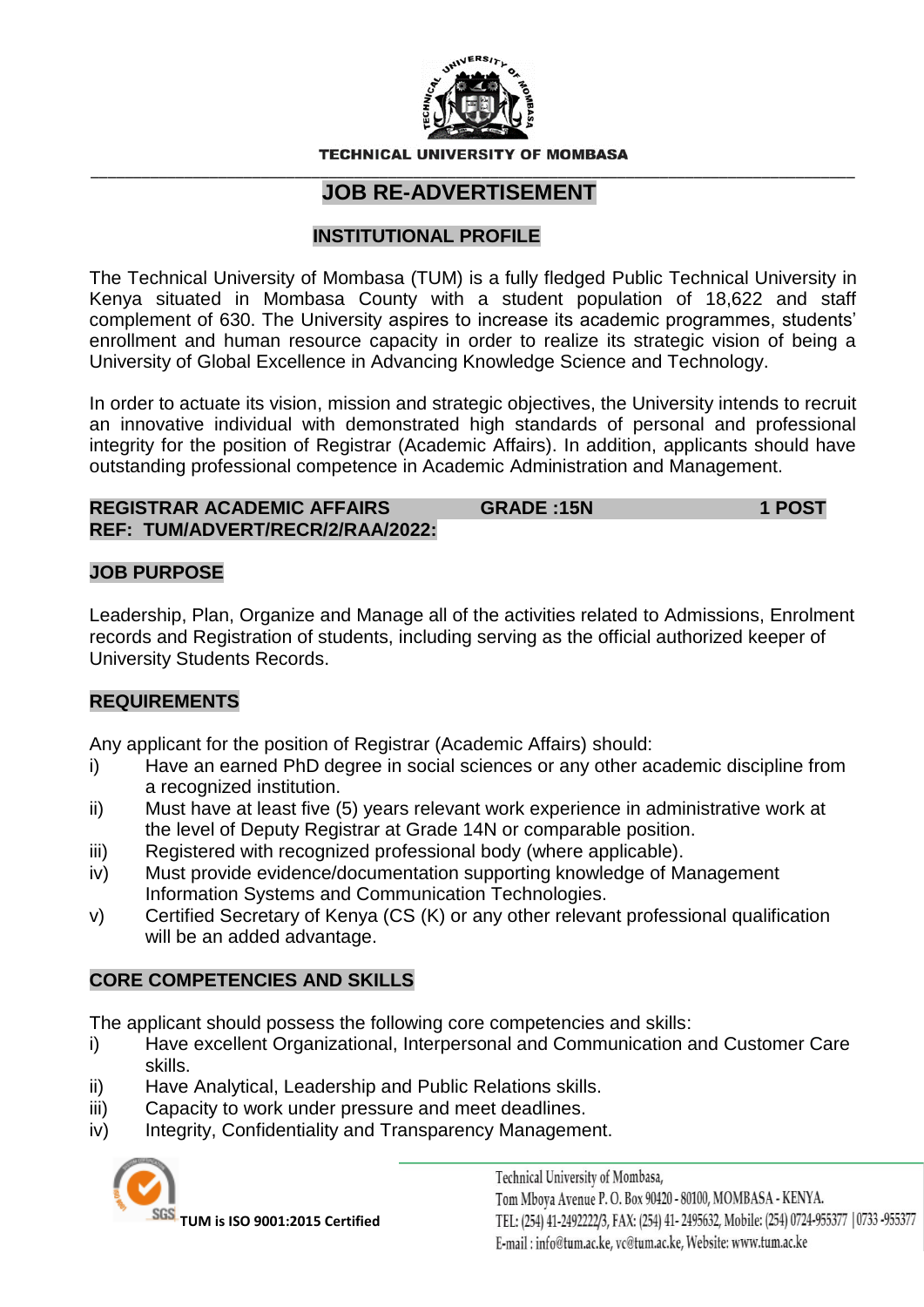

#### **TECHNICAL UNIVERSITY OF MOMBASA** \_\_\_\_\_\_\_\_\_\_\_\_\_\_\_\_\_\_\_\_\_\_\_\_\_\_\_\_\_\_\_\_\_\_\_\_\_\_\_\_\_\_\_\_\_\_\_\_\_\_\_\_\_\_\_\_\_\_\_\_\_\_\_\_\_\_\_\_\_\_\_\_\_\_\_\_\_\_\_\_\_\_\_\_\_\_\_\_\_\_

- v) Have strong Report Writing skills, Negotiation skills and Time Management.
- vi) Competent in Management Information Systems and Communication Technologies.

# **DUTIES AND RESPONSIBILITIES**

## **I MANAGERIAL / SUPERVISORY RESPONSIBILITIES**

- i) Report to the DVC-ARE and will be responsible for all Academic Affairs matters of the University.
- ii) Supervision, Coaching and Mentoring of staff in Academic Registry Department.
- iii) Provide secretariat services to standing committees of the Council and University Senate Board.
- iv) Custodian of records in the Department.
- v) Patron of the Students Alumni Association.

# **II OPERATIONAL RESPONSIBILITIES**

- i) Ensure effective coordination and implementation of University academic affairs.
- ii) Formulate and implement the strategic plan for the division.
- iii) Ensure effective administrative systems in line with University best practices.
- iv) Formulate, Plan and control the budget for the Department
- v) Overall control of the Student Management Information System.
- vi) Provide secretariat services in the University Senate and Committees.
- vii) Oversee the Student Disciplinary process and provide secretariat services.
- viii) Circulate Senate Resolutions.
- ix) Clear students to vie for student elections.
- x) Oversee the Alumni relations and activities.
- xi) Spearhead and supervise the admission and examination process.
- xii) Facilitate the issuance of student certificates and transcripts.
- xiii) Provide secretariat to student orientation and graduation.
- xiv) Coordinate marketing of academic programmes.
- xv) Perform any other duties and responsibilities as may be assigned by the University Authority from time to time.

# **TENURE OF OFFICE**

The successful candidate shall hold office for a term of five (5) years with the possibility of a further and final term of five (5) years subject to performance and a positive appraisal by the University Council.

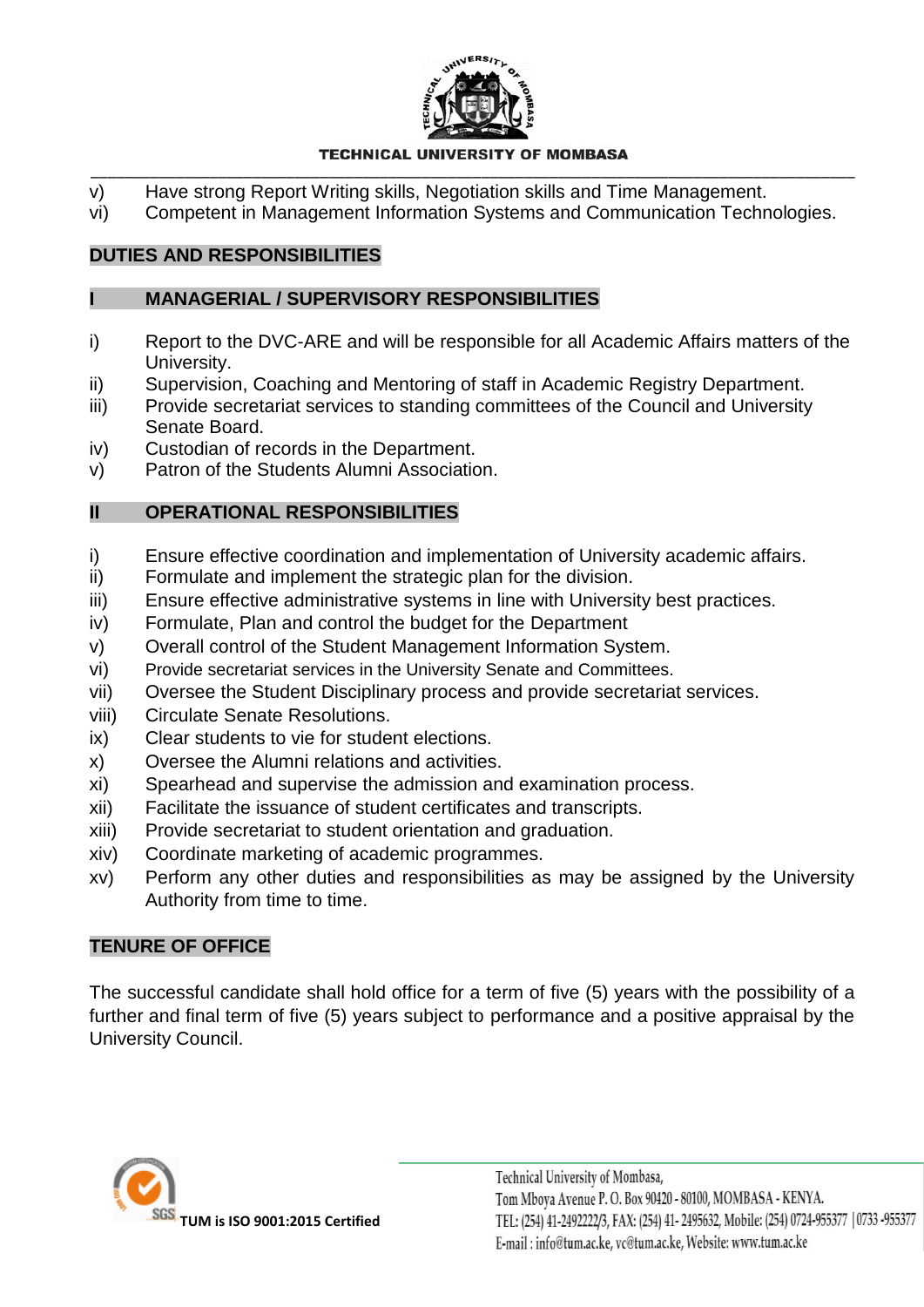

#### **TECHNICAL UNIVERSIT** OF MOMRASA \_\_\_\_\_\_\_\_\_\_\_\_\_\_\_\_\_\_\_\_\_\_\_\_\_\_\_\_\_\_\_\_\_\_\_\_\_\_\_\_\_\_\_\_\_\_\_\_\_\_\_\_\_\_\_\_\_\_\_\_\_\_\_\_\_\_\_\_\_\_\_\_\_\_\_\_\_\_\_\_\_\_\_\_\_\_\_\_\_\_

## **REMUNERATION**

The following public University Salaries and House Allowance Structure shall apply:

| Grade     | <b>Basic Salary (KSHS)</b> | House Allowances (KSHS) |
|-----------|----------------------------|-------------------------|
| Grade 15N | 209,694-283,087            | 73,715                  |

#### **LEGAL OFFICE – REF NO. TUM/ADVERT/RECR/2/LO/2022 1 POST**

| <b>Position</b>                    |            | Grade   Division | <b>Department</b> | Vacant<br><b>Post</b> |
|------------------------------------|------------|------------------|-------------------|-----------------------|
| Legal Officer II<br>(Permanent and | <b>10N</b> | Administration   | Legal Office      |                       |
| Pensionable)                       |            |                  |                   |                       |

## **LEGAL OFFICER II GRADE :10N 1 POST REPORTING TO: CHIEF LEGAL OFFICER:**

#### **Requirements**

- ➢ Must possess Certificate of Secondary Education.
- ➢ Must possess Bachelor Degree in Law.
- ➢ Must Possess Post Grade Diploma in Law from Kenya School of Law
- ➢ Admission to the roll of Advocate
- ➢ Must have at least three (3) years working experience as Legal Officer III at Grade 9N orcomparable position
- $\triangleright$  Must be an Advocate of the High Court.
- $\triangleright$  Must be registered with LSK
- ➢ Must be Computer literate.

# **Duties and Responsibilities**

- ➢ Organize and schedule meetings.
- $\triangleright$  Take minutes in meetings
- $\triangleright$  Draft letters on behalf of the legal officer
- ➢ Conduct case research
- $\triangleright$  Review University's policies and regulations
- $\triangleright$  Carry out other duties and responsibilities as may be assigned from time to time.